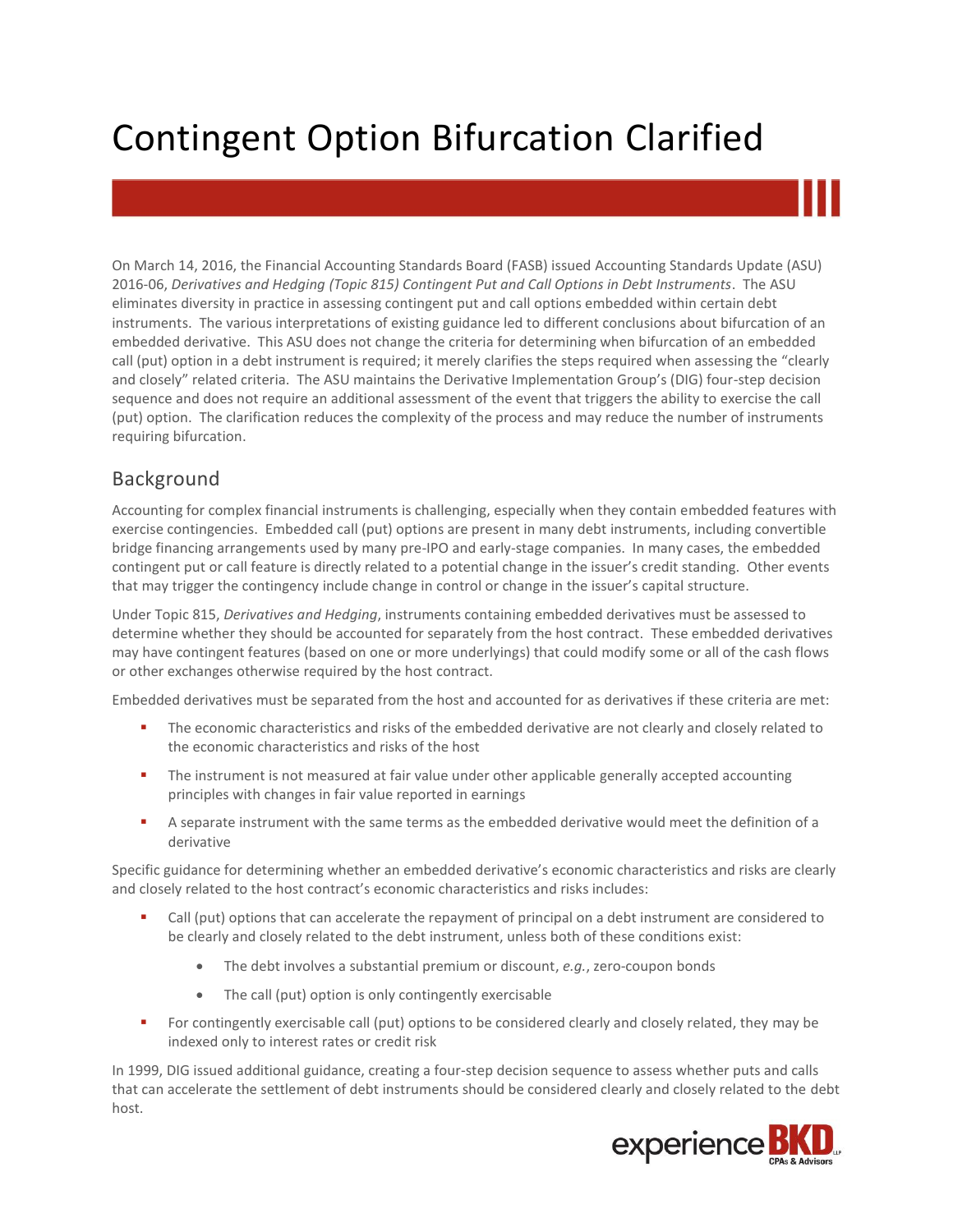## *Contingent Option Bifurcation Clarified*

#### 

- **Step 1:** Is the settlement amount adjusted based on changes in an index? If yes, continue to Step 2; if no, continue to Step 3.
- **Step 2:** Is the payoff indexed to an underlying factor other than interest rates or credit risk? If yes, the embedded feature is not clearly and closely related to the debt host contract, and no further analysis is required. If no, go to Steps 3 and 4.
- **Step 3:** Does the debt involve a substantial premium or discount? If yes, continue to Step 4. If no, further analysis is required if the embedded derivative's **only** underlying is interest-rate related, *e.g.*, an interest rate cap or an interest rate collar, that alters net interest payments otherwise paid or received on an interest-bearing host contract to determine whether the call (put) option is clearly and closely related to the debt host contract. The analysis should be conducted as follows:
	- The interest-rate-related embedded derivative is considered to be clearly and closely related to the host contract unless either of the following conditions exists:
		- The hybrid instrument can contractually be settled in such a way that the investor would not recover substantially all of its initial recorded investment
		- The embedded derivative meets both of these conditions (the "double-double test"):
			- There is a possible future interest rate scenario, even if remote, under which the embedded derivative would at least double the investor's initial rate of return on the host contract
			- If the investor's initial rate of return on the host contract would be doubled as discussed above, the embedded derivative also would result in a rate of return at least double the then-current market return for a contract with the same terms as the host contract and with a similar credit quality to the issuer inception
- **Step 4:** Does a contingently exercisable call (put) option accelerate the repayment of the contractual principal amount? If yes, the call (put) option is not clearly and closely related to the debt instrument. If no, further analysis is required to determine whether the call (put) option is clearly and closely related to the debt host contract as noted in Step 3.

The diversity in practice arose over confusion about whether the referenced index refers to the payoff or the contingent event. While the amount of the payout may not be affected by the contingent event, the value of the overall instrument could be. Some believe the assessment of whether a put or call option is clearly and closely related to its debt host only requires an analysis of the four-step decision sequence, which includes an assessment of whether the payoff of the debt instrument is indexed only to interest rates or credit risk. Others believe they must use the four-step decision sequence and also assess whether the contingently exercisable call (put) is indexed only to interest rates or credit risk, rather than some extraneous event or factor. Those two approaches, which resulted from different interpretations of the intent of the four-step decision sequence, may result in different conclusions about whether the embedded call (put) option is clearly and closely related to its debt host, and, thus, may result in different conclusions about which call (put) options should be bifurcated and accounted for separately as derivatives.

The ASU was issued to resolve the diversity in practice by clarifying that the assessment of whether a contingent put or call option is clearly and closely related to the debt host only requires an analysis of the four-step decision sequence.

An entity would not need to separately assess whether the contingent feature is only indexed to interest rates or the entity's credit risk. This approach is illustrated in the example below.